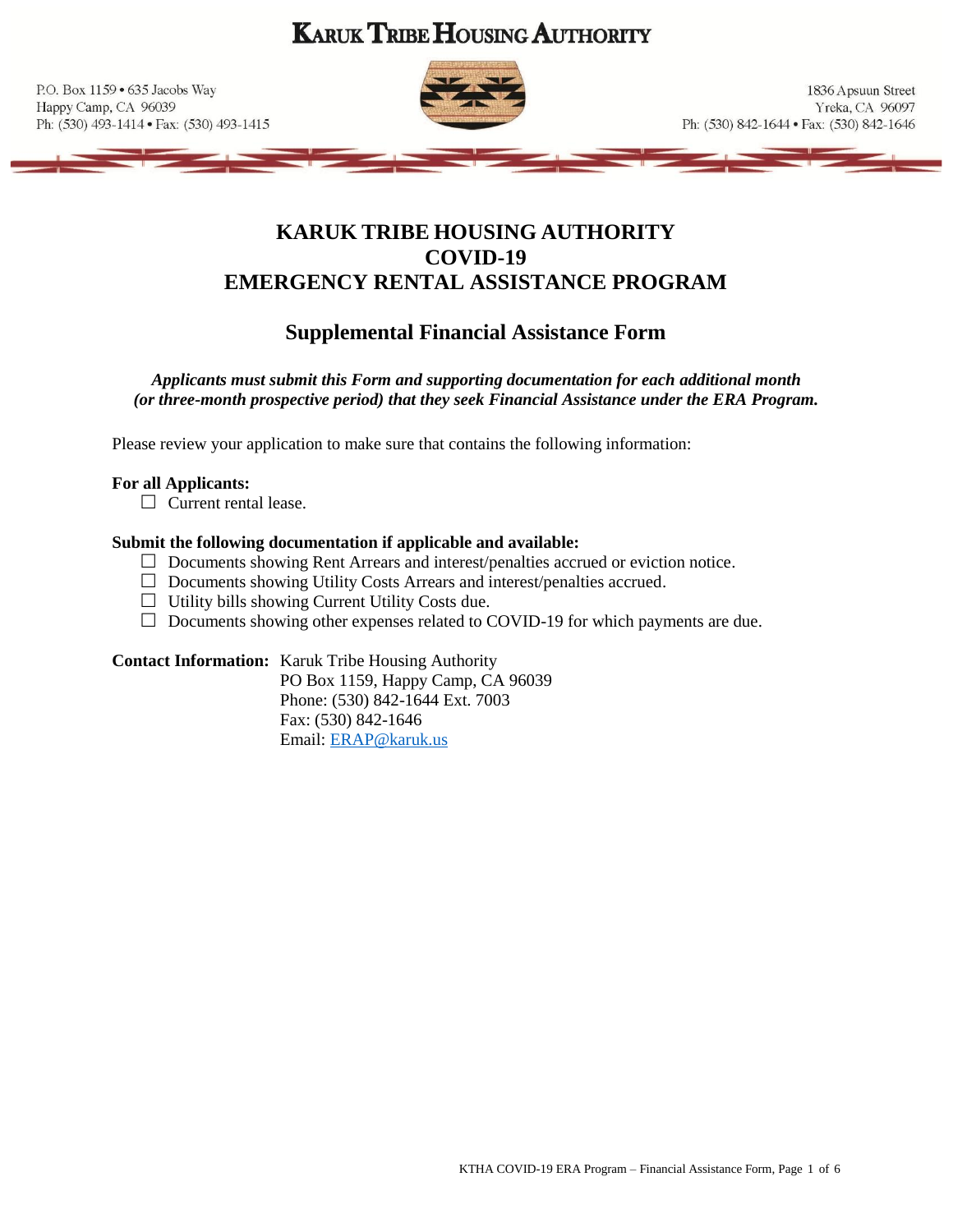

|  |  | *FOR OFFICIAL USE* |  |
|--|--|--------------------|--|
|--|--|--------------------|--|

| Date Received:     |  |
|--------------------|--|
| Method of Receipt: |  |
| Received by: _     |  |

# **KARUK TRIBE HOUSING AUTHORITY** COVID-19 EMERGENCY RENTAL ASSISTANCE PROGRAM

# **Supplemental Financial Assistance Form**

*Applicants must submit this Form and supporting documentation for each additional month (or three-month prospective period) that they seek Financial Assistance under the ERA Program.* 

| <b>Applicant Information</b> |         |                        |        |  |  |
|------------------------------|---------|------------------------|--------|--|--|
| <b>Applicant Name:</b>       |         |                        | Date:  |  |  |
| Date of Birth:               |         | Tribal Enrollment No.: | SSN:   |  |  |
| Physical Address:            |         | City:                  | State: |  |  |
| Zip:                         | County: | Phone:                 |        |  |  |
| Mailing Address:             |         | City:                  | State: |  |  |
| Zip:                         | County: | Email:                 |        |  |  |

1. Do you currently pay to rent the dwelling unit in which you are living (this includes an apartment, a house, a room in a house or apartment (not with immediate family), or longer-term hotel/motel stay [one week or more])?

 $\Box$  Yes  $\Box$  No

a. If yes, attach and submit your current rental agreement, or lease, or other agreement, if you have it.

| <b>Current Landlord Name:</b> |        |
|-------------------------------|--------|
| <b>Contact Phone:</b>         | Email: |

2. What is the total amount of rent that you pay each month? \$\_\_\_\_\_\_\_\_\_\_\_\_\_\_\_\_\_\_

#### **Financial Assistance**

The Emergency Rental Assistance Program provides Financial Assistance to Eligible Households for rent and utility costs payments and other housing expenses to help alleviate the financial hardships endured from loss of income and increased costs due to the COVID-19 pandemic.

**"Financial Assistance"** means payments provided through the ERA Funds for Rent Arrears, Utility and Home Energy Costs Arrears, Current and Prospective Rent, Current and Prospective Utility Costs, and Other Eligible Housing Expenses.

"**Rent**" is the monthly amount charged by a landlord for possession and occupancy of a dwelling unit. If Utility Costs are included in the monthly payment to the Landlord, they are deemed to be Rent.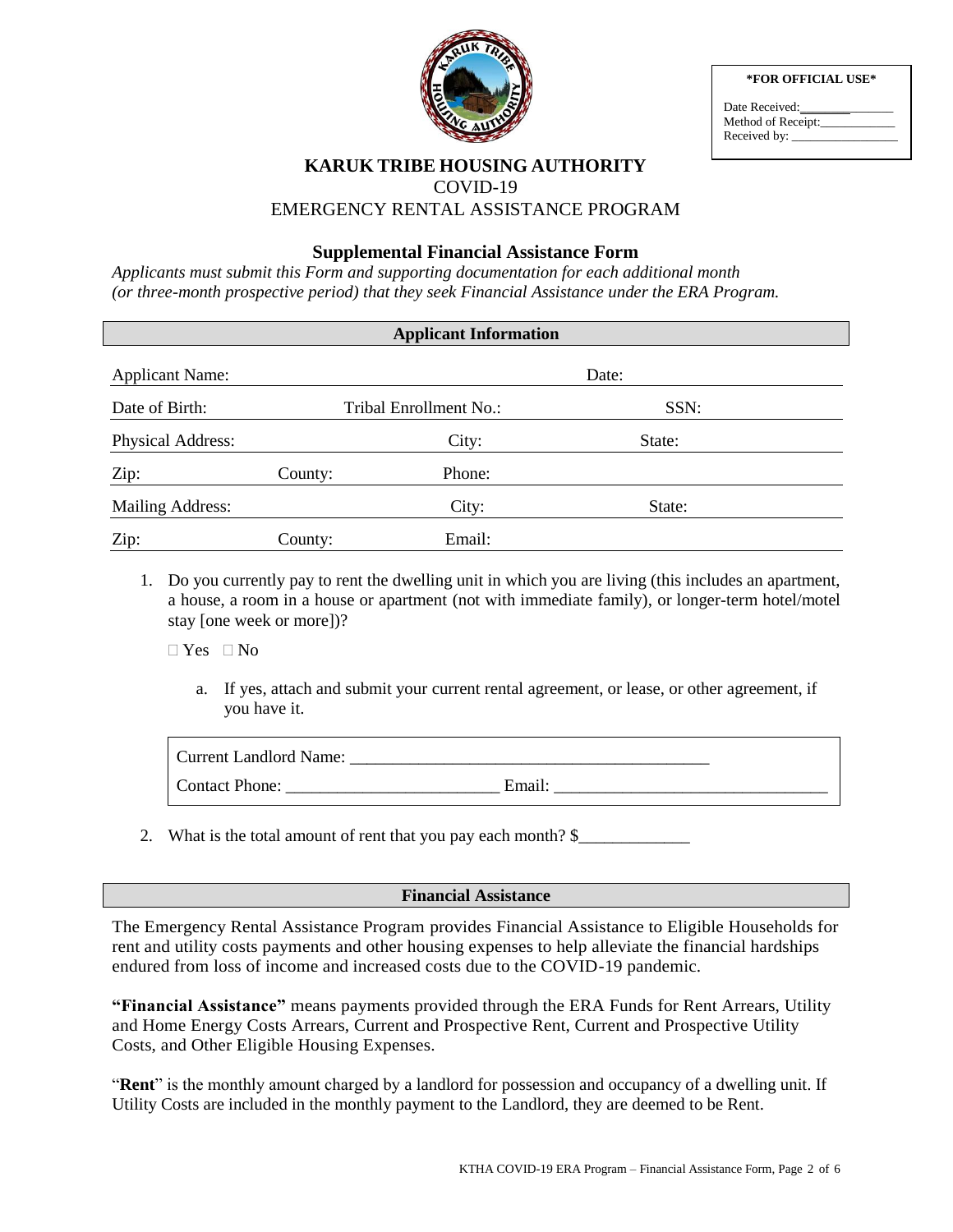"**Utility Costs**" means utility and home energy costs related to the occupancy of rental property (e.g. electricity, gas, water and sewer, trash removal, and energy costs (such as fuel oil)) that are separatelystated charges. Utility Costs do not include telecommunication services (e.g. telephone, cable, and internet services – those "Other Housing Costs").

| A. Rent Arrears and Utility Costs Arrears <sup>1</sup>                                                                                                                                                                                                                                    |                                                                                                                                                                                                                                                                                  |  |  |  |
|-------------------------------------------------------------------------------------------------------------------------------------------------------------------------------------------------------------------------------------------------------------------------------------------|----------------------------------------------------------------------------------------------------------------------------------------------------------------------------------------------------------------------------------------------------------------------------------|--|--|--|
| Do you have any Rent Arrears or Utility Costs<br><b>Arrears?</b> (check all that apply)<br>If you check any of the boxes below, attach supporting<br>documentation for each arrears payment (rental lease, documents<br>showing rent or utility costs arrears and interest accrued, etc.) | <b>Rent Arrears and Utility Costs Arrears:</b><br><b>Only</b> includes Rent Arrears and Utility Costs Arrears incurred<br>on or after March 13, 2020.<br>Arrears includes: interest charges and penalties accrued<br>from the date on which the first missed payment after March |  |  |  |
| <b>Rent Arrears</b> (Rent payments in arrears):<br>Total amount in Arrears \$                                                                                                                                                                                                             | 13, 2020 was due.<br>Arrears does not include: interest charges or penalties<br>accrued for Rent Arrears or Utility Costs Arrears incurred<br>before March 13, 2020.                                                                                                             |  |  |  |
|                                                                                                                                                                                                                                                                                           |                                                                                                                                                                                                                                                                                  |  |  |  |
| State: _________________ Zip: ____________ Email: ______________________________                                                                                                                                                                                                          |                                                                                                                                                                                                                                                                                  |  |  |  |
| Utility Costs Arrears (Utility Cost payments in arrears): Total amount in Arrears \$<br>2.                                                                                                                                                                                                |                                                                                                                                                                                                                                                                                  |  |  |  |
| 3.                                                                                                                                                                                                                                                                                        |                                                                                                                                                                                                                                                                                  |  |  |  |
| 4.<br><b>Type of Utility:_______________________</b> Amount \$ ____________                                                                                                                                                                                                               |                                                                                                                                                                                                                                                                                  |  |  |  |
| $\sim$ $\sim$ $\sim$                                                                                                                                                                                                                                                                      |                                                                                                                                                                                                                                                                                  |  |  |  |

#### **B. Current Rent and Current Utility Costs**

## **Do you expect to be unable to pay your Current Rent or Current Utility Costs payment, or required Deposit to obtain rental housing?**(check all that apply)

*If you check any of the boxes below, attach supporting documentation for each Current Rent or Current Utility Costs payment, if available (rental lease, documents showing rent or utility costs due, etc.)*

l

**<sup>1</sup> Arrears Payments**: If any Applicant has any Rent Arrears or Utility Costs Arrears, the Karuk Tribe Housing Authority will first pay those arrears payments before providing payments for any current or future Rent or Utility Costs payments.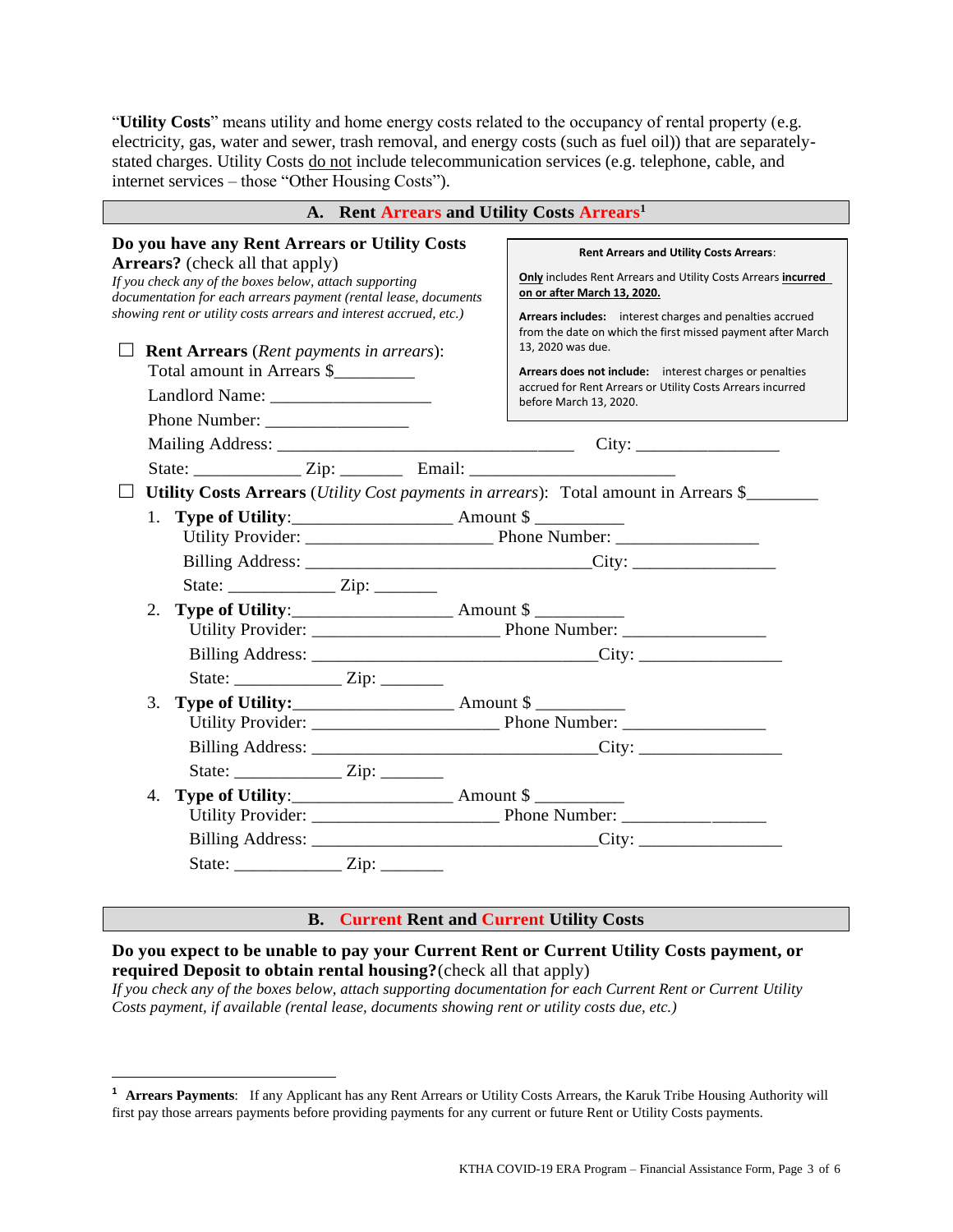|    | yet in arrears):                                                                                             |                                                                                                                | <b>Current Rent Payment due:</b> (Rent payment for the current month that is due and owing but not |
|----|--------------------------------------------------------------------------------------------------------------|----------------------------------------------------------------------------------------------------------------|----------------------------------------------------------------------------------------------------|
|    | Amount Due: \$                                                                                               |                                                                                                                |                                                                                                    |
|    | Date Due:                                                                                                    |                                                                                                                |                                                                                                    |
|    |                                                                                                              |                                                                                                                |                                                                                                    |
|    |                                                                                                              |                                                                                                                |                                                                                                    |
|    |                                                                                                              |                                                                                                                |                                                                                                    |
|    | <b>Current Utility Costs Payments due</b>                                                                    |                                                                                                                |                                                                                                    |
|    |                                                                                                              | (Utility Costs that are currently due and owing but not yet in arrears):                                       |                                                                                                    |
|    |                                                                                                              |                                                                                                                |                                                                                                    |
|    |                                                                                                              |                                                                                                                |                                                                                                    |
|    |                                                                                                              |                                                                                                                |                                                                                                    |
|    |                                                                                                              |                                                                                                                |                                                                                                    |
| 2. |                                                                                                              |                                                                                                                |                                                                                                    |
|    |                                                                                                              |                                                                                                                |                                                                                                    |
|    |                                                                                                              |                                                                                                                |                                                                                                    |
|    |                                                                                                              |                                                                                                                |                                                                                                    |
| 3. |                                                                                                              |                                                                                                                |                                                                                                    |
|    |                                                                                                              |                                                                                                                |                                                                                                    |
|    |                                                                                                              |                                                                                                                |                                                                                                    |
|    |                                                                                                              |                                                                                                                |                                                                                                    |
| 4. |                                                                                                              |                                                                                                                |                                                                                                    |
|    |                                                                                                              |                                                                                                                |                                                                                                    |
|    |                                                                                                              |                                                                                                                |                                                                                                    |
|    |                                                                                                              |                                                                                                                |                                                                                                    |
| 5. |                                                                                                              |                                                                                                                |                                                                                                    |
|    |                                                                                                              |                                                                                                                |                                                                                                    |
|    |                                                                                                              |                                                                                                                |                                                                                                    |
|    |                                                                                                              |                                                                                                                |                                                                                                    |
|    |                                                                                                              | C. Prospective Rent and Prospective Utility Costs                                                              |                                                                                                    |
|    |                                                                                                              | Do you expect to be unable to pay your Prospective Rent or Prospective Utility Costs                           |                                                                                                    |
|    | <b>payments?</b> (check all that apply)<br>(rental lease, documents showing rent or utility costs due, etc.) | If you check any of the boxes below, attach supporting documentation for each prospective payment if available |                                                                                                    |
|    |                                                                                                              | <b>Prospective Rent Payments due</b> (Rent payments expected to be owed):                                      |                                                                                                    |
|    | Amount Due: \$__________                                                                                     |                                                                                                                |                                                                                                    |
|    | Date Due:                                                                                                    |                                                                                                                |                                                                                                    |
|    | Landlord Name: ____________                                                                                  | Phone Number: ______                                                                                           |                                                                                                    |

| .<br>$\sim$<br>c<br>__ |                          |     | ິ |
|------------------------|--------------------------|-----|---|
| ັ                      | $\overline{\phantom{a}}$ | . . |   |
| ______________         | _________                |     |   |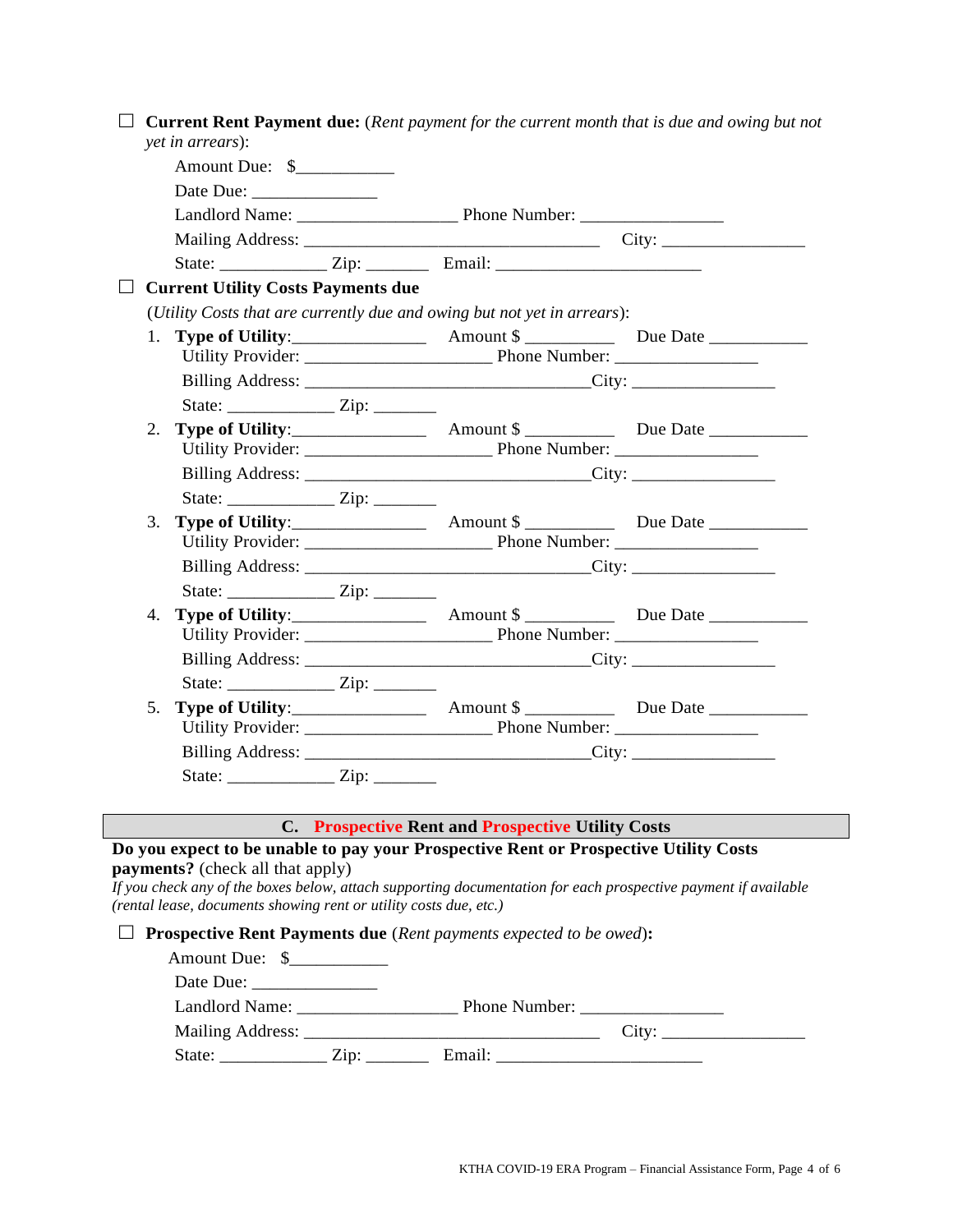| <b>Prospective Utility Costs Payments due</b> (Utility Costs payments expected to be owed): |                                                         |                                                                                         |                                                                                                                                                                                                               |
|---------------------------------------------------------------------------------------------|---------------------------------------------------------|-----------------------------------------------------------------------------------------|---------------------------------------------------------------------------------------------------------------------------------------------------------------------------------------------------------------|
| $1_{\cdot}$                                                                                 |                                                         |                                                                                         |                                                                                                                                                                                                               |
|                                                                                             |                                                         |                                                                                         |                                                                                                                                                                                                               |
|                                                                                             |                                                         |                                                                                         |                                                                                                                                                                                                               |
|                                                                                             |                                                         |                                                                                         |                                                                                                                                                                                                               |
| 2.                                                                                          |                                                         |                                                                                         |                                                                                                                                                                                                               |
|                                                                                             |                                                         |                                                                                         |                                                                                                                                                                                                               |
|                                                                                             |                                                         |                                                                                         |                                                                                                                                                                                                               |
|                                                                                             |                                                         |                                                                                         |                                                                                                                                                                                                               |
| 3.                                                                                          |                                                         |                                                                                         |                                                                                                                                                                                                               |
|                                                                                             |                                                         |                                                                                         |                                                                                                                                                                                                               |
|                                                                                             |                                                         |                                                                                         |                                                                                                                                                                                                               |
|                                                                                             |                                                         |                                                                                         |                                                                                                                                                                                                               |
| 4.                                                                                          |                                                         |                                                                                         |                                                                                                                                                                                                               |
|                                                                                             |                                                         |                                                                                         |                                                                                                                                                                                                               |
|                                                                                             |                                                         |                                                                                         |                                                                                                                                                                                                               |
|                                                                                             |                                                         |                                                                                         |                                                                                                                                                                                                               |
| 5.                                                                                          |                                                         |                                                                                         |                                                                                                                                                                                                               |
|                                                                                             |                                                         |                                                                                         |                                                                                                                                                                                                               |
|                                                                                             |                                                         |                                                                                         |                                                                                                                                                                                                               |
|                                                                                             | condition of obtaining rental housing):                 |                                                                                         | <b>Current Deposit Payment due</b> (Deposit payment for rental housing that is due and owing as a                                                                                                             |
|                                                                                             | Amount Due: \$                                          |                                                                                         |                                                                                                                                                                                                               |
|                                                                                             |                                                         |                                                                                         |                                                                                                                                                                                                               |
|                                                                                             |                                                         |                                                                                         |                                                                                                                                                                                                               |
|                                                                                             |                                                         | State: __________________ Zip: ____________ Email: _____________________________        |                                                                                                                                                                                                               |
|                                                                                             |                                                         |                                                                                         |                                                                                                                                                                                                               |
|                                                                                             |                                                         | D. Other Housing Expenses                                                               |                                                                                                                                                                                                               |
|                                                                                             | Maintenance costs are not included in this definition.) | Do you expect to be unable to pay any other Housing Expenses? (check all that apply)    | (Expenses related to housing incurred due, directly or indirectly, to the novel coronavirus disease<br>(COVID-19) outbreak, as defined by the Secretary of Treasury, including Internet / Telecommunications. |
|                                                                                             | $\Box$ Expense Type:                                    | due if available (bills showing payments due, documents showing interest accrued, etc.) | If you check any of the boxes below, attach supporting documentation for each housing expenses payment                                                                                                        |
|                                                                                             | Amount Due: \$___________                               |                                                                                         |                                                                                                                                                                                                               |
|                                                                                             | Date Due:                                               |                                                                                         |                                                                                                                                                                                                               |
|                                                                                             |                                                         |                                                                                         |                                                                                                                                                                                                               |
|                                                                                             |                                                         |                                                                                         |                                                                                                                                                                                                               |